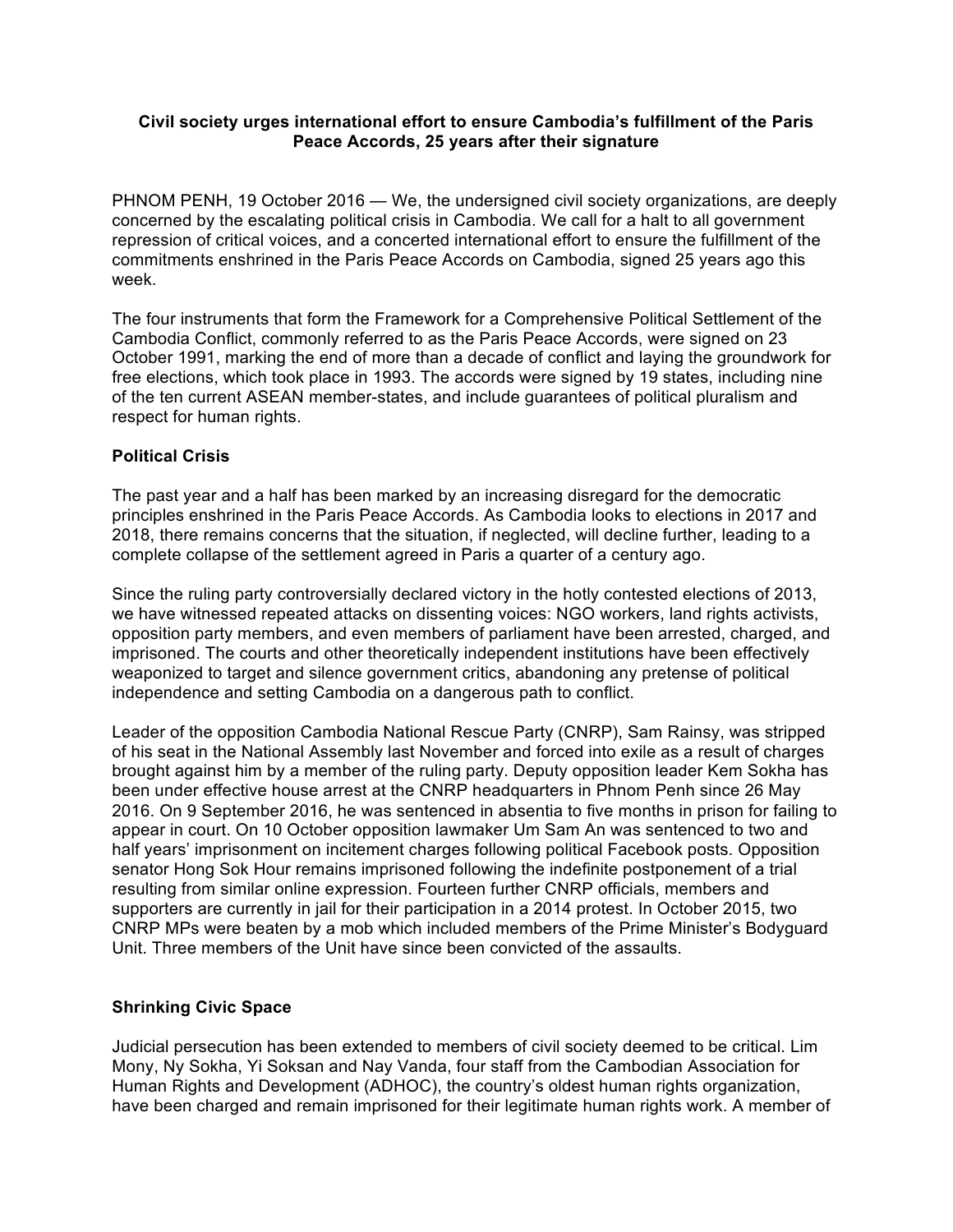the National Election Committee and former staff of ADHOC, Ny Chakrya, was also charged in the same case and has already been sentenced in a second case on charges of defamation. Land rights defenders and environmental activists have also faced prison sentences, including Tep Vanny, who was arrested on 17 August and remains in detention. Since then Tep Vanny has been convicted for her involvement in Black Monday protests to free detained ADHOC staffers and in a second resurrected case dating back to 2011. She faces separate charges in a further reactivated case relating to a Boeung Kak Lake community protest in 2013. In July, prominent political analyst and outspoken government critic Kem Ley was murdered in broad daylight in Phnom Penh. There is yet to be a credible and thorough investigation into his assassination.

Over the past eighteen months, the Government has passed a number of laws that further restrict freedom of expression, assembly and association in the country. Despite international and national outcry, the Law on Associations and NGOs (LANGO) was passed by the National Assembly in July 2015. The Law is considered an attempt by the Government to silence nongovernmental organizations and community-based groups while creating an atmosphere of intimidation and self-censorship. In December 2015, the Law of Telecommunications, which provides sweeping powers to the Government for surveillance and criminalization of the use of telecommunication devices deemed to affect national security and public order, was passed despite the boycott of the opposition party in the National Assembly. Right to privacy and to freedom of expression as a whole are severely jeopardized under the Law.

Early this year, the Law on Trade Unions was adopted under heavy criticism from local and international labor movements and human rights groups. Certain provisions under the Law could be used to undermine the right to freedom of association which is a core idea of labor mobilization. The passing of these repressive legislations – none of which comply with international human rights law or Cambodia's own Constitution – was also strongly criticized for lack of transparency and broad consultation.

The worsening state of freedoms of association, assembly and expression was reflected at the UN Human Rights Council. During the June and September sessions many states raised these issues. The September session saw 39 states jointly raising concern over the disintegration of these freedoms in Cambodia. The UN Special Rapporteur on Cambodia noted the dire situation in her address to the Council and said that freedom of assembly and association will be a priority in her efforts.

We urge the Government of Cambodia to drop charges and release all human rights defenders who are being criminalized for their legitimate work, and ask the Government to conduct a thorough and independent investigation into the killing of Kem Ley. Repressive laws must be amended to be in compliance with international human rights standards and Cambodia's own Constitution. It is essential that these steps are taken if Cambodia is to fulfill its obligations set out in the Paris Peace Accords.

# **Urgent need for all parties to comply with commitments under the Paris Peace Accords**

It is critical that elections take place in a context in which they are able to reflect the will of the Cambodian people. We are concerned that continued harassment of the opposition will undermine the prospect of a free and fair vote and that a further escalation of the crackdown may even see attempts to prevent elections taking place at all. The Paris Peace Accords laid the groundwork for democracy in Cambodia, and it is critical that the Cambodian people are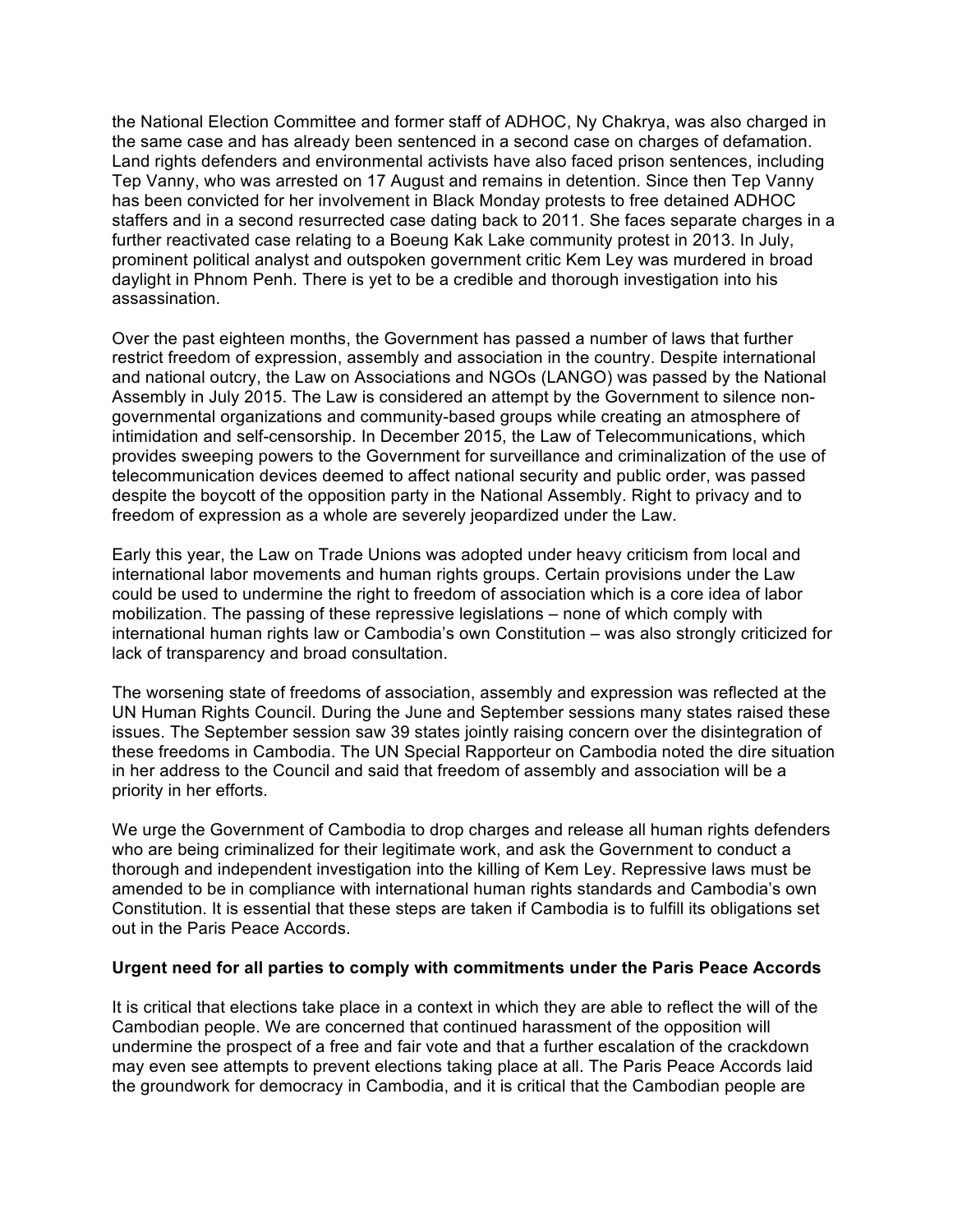able to fully enjoy the fruits of that democracy, including the ability to determine their own political future.

Electoral reform is crucial to build the necessary foundations from which the upcoming elections could be considered free and fair, but such reform has been placed in serious jeopardy by attacks against the country's nominally independent National Election Committee (NEC). NEC member Ny Chakrya, who was appointed by the opposition party, is in pre-trial detention on spurious grounds, and the courts have begun proceedings against a second CNRP NEC appointee, Rong Choeun, after the revival of an old criminal case.

The Accords stipulated that "Cambodia will follow a system of liberal democracy, on the basis of pluralism" with "periodic and genuine elections" and "a requirement that electoral procedures provide a full and fair opportunity to organize and participate in the electoral process."

The Paris Peace Accords also stated that Cambodia undertakes to "ensure respect for and observance of human rights and fundamental freedoms in Cambodia" and "support the right of all Cambodian citizens to undertake activities that would promote and protect human rights and fundamental freedoms".

Moreover, as part of this historic agreement, the eighteen other signatories undertook "to promote and encourage respect for and observance of human rights and fundamental freedoms in Cambodia as embodied in the relevant international instruments in order, in particular, to prevent the recurrence of human rights abuses".

The anniversary of the Paris Peace Accords is an opportunity for all Cambodians, as well as the international community, to recall and renew their efforts to fulfill the commitments made to secure a peaceful and democratic future for Cambodia. We must work together to ensure that Cambodia moves forward along the path laid out in the Paris Peace Accords, and follows through on recent encouraging steps. That means ending attacks on critical voices, allowing free and fair elections, and working to secure a peaceful and prosperous future for all **Cambodians** 

### **Signatories:**

ALTSEAN-Burma ASEAN Parliamentarians for Human Rights (APHR) Asia Democracy Network (ADN) Asia Development Alliance (ADA) Asia Democracy Research Network (ADRN) Asian Forum for Human Rights and Development (FORUM-ASIA) Asian Network for Free Elections (ANFREL) Association of Human Rights Defenders and Promoters (HRDP), Myanmar AWAZCDS, Pakistan Banglar Manabadhikar Suraksha Mancha (MASUM), India Byte4All, Pakistan Centre for Human Rights and Development (CHRD), Mongolia Commission for the Disappeared and Victims of Violence (KontraS), Indonesia Dalit Foundation, India Forum ONG Timor-Leste (FONGTIL), Timor-Leste Global Partnership for the Prevention of Armed Conflict (GPPAC)